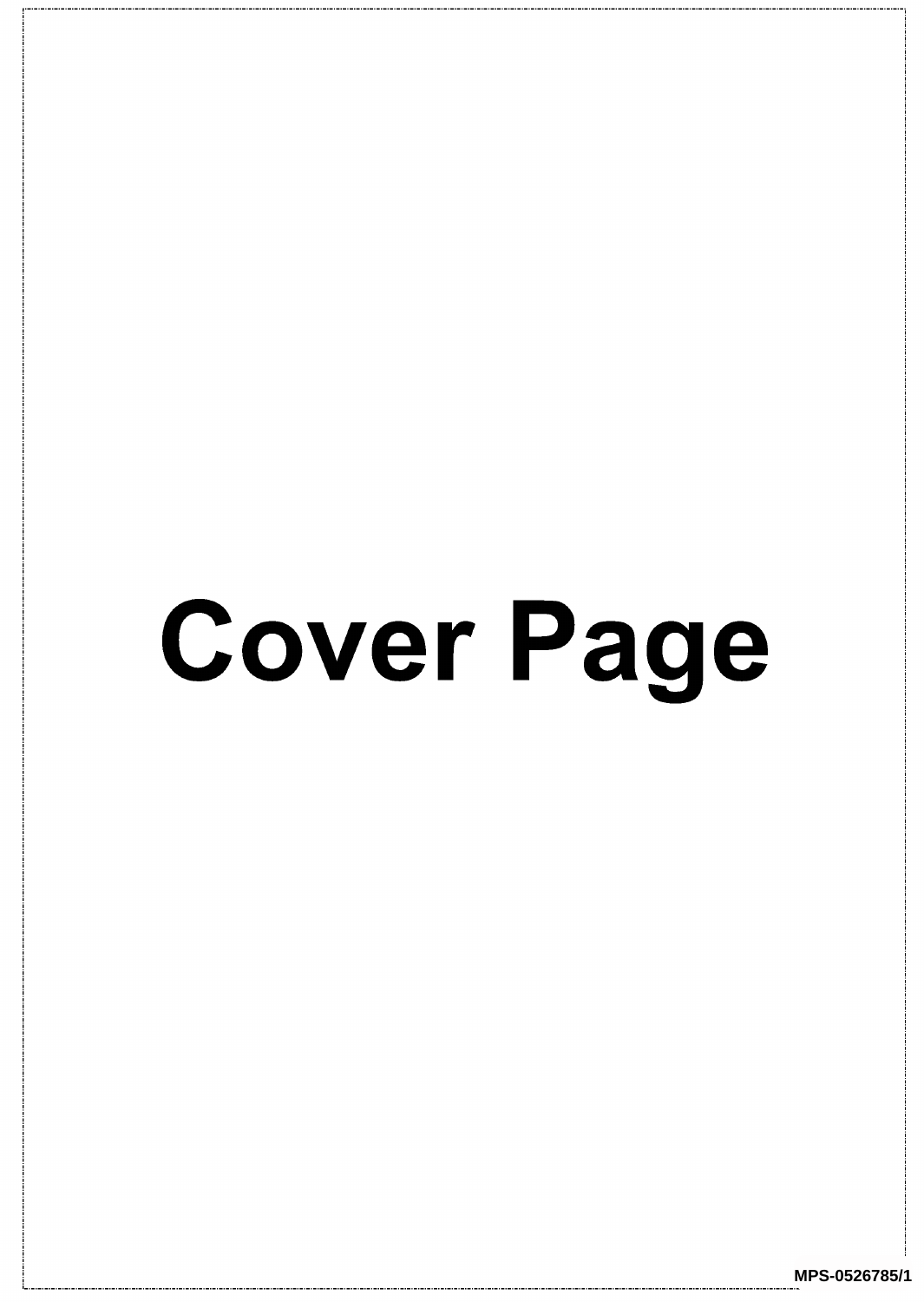

 $M$ - $P$ 

 $[$ mathbf{P}.\mathbf{T}.0.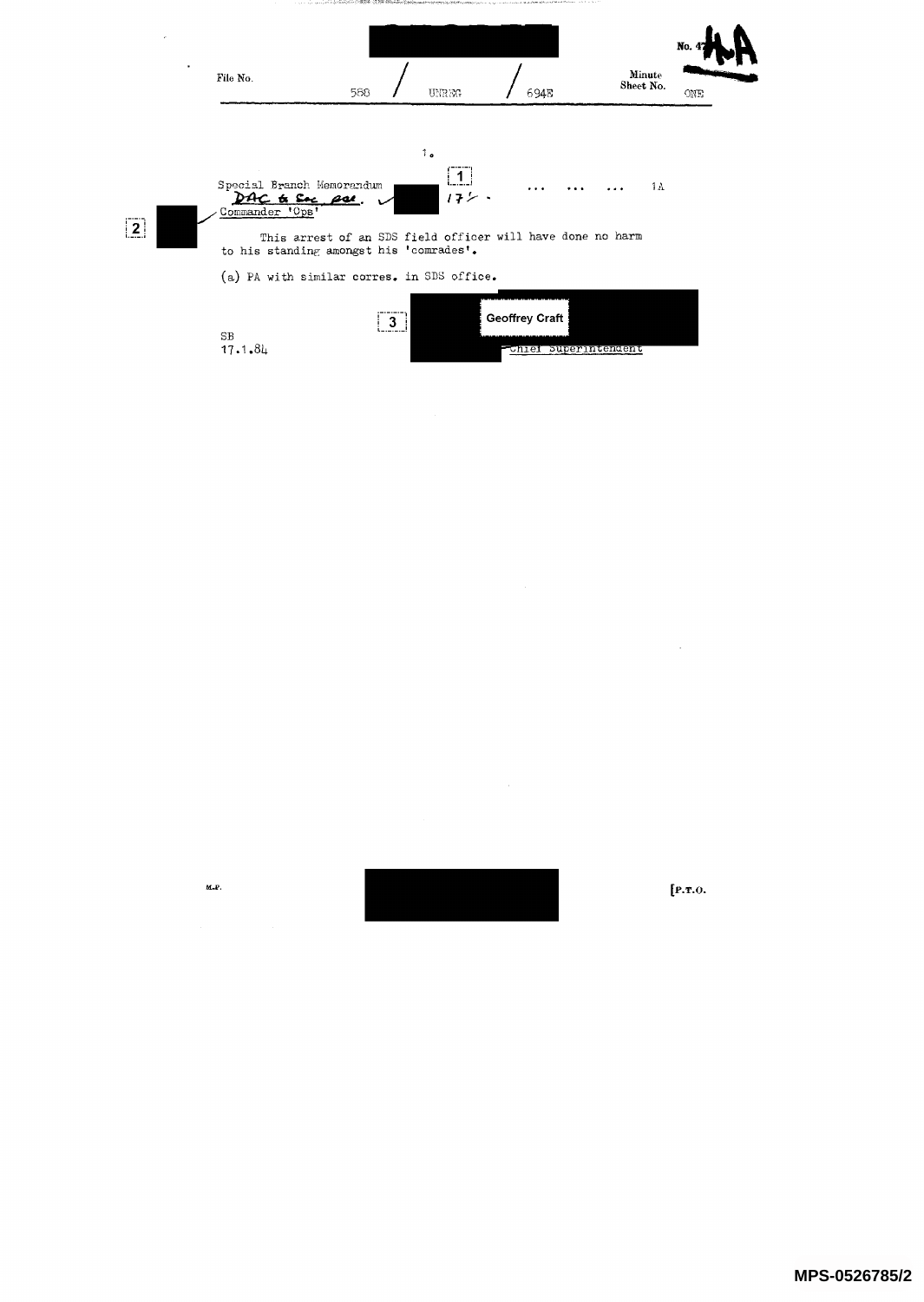Special Branch

### 17th January 1984

ا 4 :

## MEMORANDUM

### Chief Superintendent 'S' Squad

1. On Friday 13th January, 1984, Detective Constable [THN12 ] a Special Demonstration Squad Officer working under the assumed name of Michael HARTLEY within the Revolutionary Communist Group (RCG), was arrested by police from Highbury Vale Police Station for illegal bill posting.

•

 $\underline{\phantom{a}}$ **Example 2. The circumstances were that DCI HN12 and Privacy** unemployed of Privacy i an RCG 'comrade', had been directed<br>by committee members of the RCG 'Tront' organisation Irish Solidarity Movement, to afix posters on appropriate premises in Holloway Road N19 (a normal acfivity for a group of this nature) advertising a forthcoming "Week of Action" concerning<br>informers in Ireland. At 8.30 pm that evening PC  $\left[5a\right]$  and PC  $\left[5b\right]$ , on patrol in a marked police vehicle, apprehended both individuals in the act of pasting posters to a hoarding in Holloway Road, N19. DC HAM2 and Privacy were L.S. arrested, taken to Highbury Vale Police Station and charged with "that you did on Friday 13th January, 1984, afix a posting bill at Holloway Road N19, without the consent of the owner - contrary to Section  $54(10)$  Metropolitan Police Act, 1839."

3. Both were detained in individual cells until bailed at 11.05 pm to appear the following morning at Highbury Corner Magistrates' Court.

<sup>i</sup> 7 4. I was in telephone contact with DC  $HM12$  subsequent to his release and gave him advice on how to handle the situation. As no police officer involved  $\boxed{8}$  knew or was known to DC  $\boxed{\frac{H M 12}{H M 12}}$  nor had enquiry of Special Branch Reserve been made by the arresting officer, I decided to let matters take their normal course and<br><u>person</u>ally monitor the proceedings. Accordingly I was present when DC <mark>[HNI2]</mark>and: I Privacy Jappeared at Highbury Corner Magistrates' Court at 10 am on Saturday 14th -January, 1984. Both pleaded 'guilty' and were fined £5 each.

5. In my opinion, it can be concluded that this matter has been resolved satisfactorily without prejudice to Special Demonstration Squad operations in this particular field, which reflects credit upon the officer concerned. Although an unwelcome experience, the episode has done much to reinforce his position within this particular group of committed 'revolutionaries'.

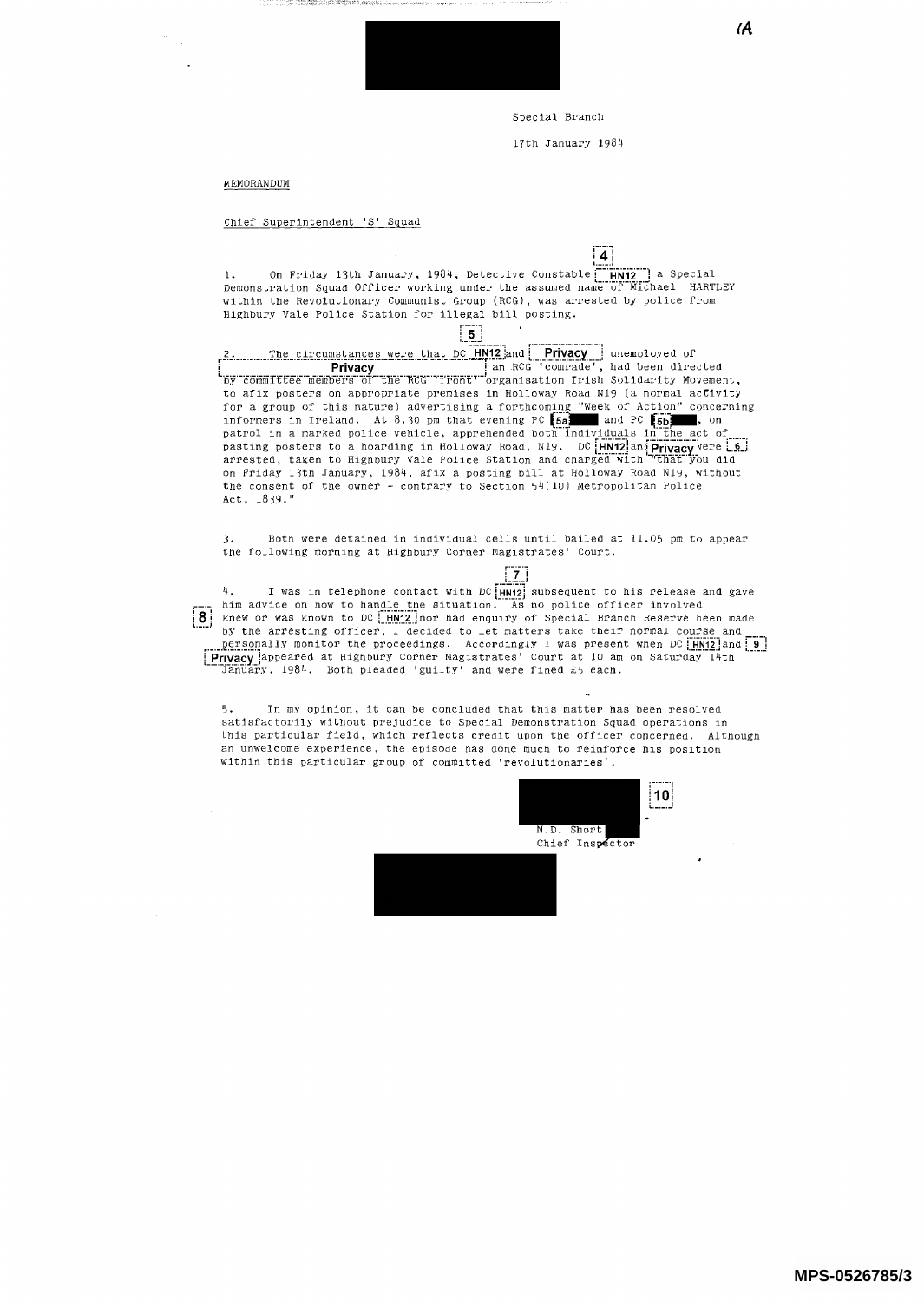|                                                                                                                                                                                             |                                                                                                                                                                                                             |                                         |                                                                                                                                                                                                                                                                                                                                                                                                                                                                                         | No. 477                                                                 |  |
|---------------------------------------------------------------------------------------------------------------------------------------------------------------------------------------------|-------------------------------------------------------------------------------------------------------------------------------------------------------------------------------------------------------------|-----------------------------------------|-----------------------------------------------------------------------------------------------------------------------------------------------------------------------------------------------------------------------------------------------------------------------------------------------------------------------------------------------------------------------------------------------------------------------------------------------------------------------------------------|-------------------------------------------------------------------------|--|
| File No.                                                                                                                                                                                    | 588                                                                                                                                                                                                         | UNREG                                   | 694 Part II                                                                                                                                                                                                                                                                                                                                                                                                                                                                             | Minute<br>Sheet No. ONE                                                 |  |
|                                                                                                                                                                                             |                                                                                                                                                                                                             | 1.                                      |                                                                                                                                                                                                                                                                                                                                                                                                                                                                                         |                                                                         |  |
| SB Memorandum                                                                                                                                                                               |                                                                                                                                                                                                             |                                         |                                                                                                                                                                                                                                                                                                                                                                                                                                                                                         | 14                                                                      |  |
| $_{\underline{\text{DAC}}}$                                                                                                                                                                 |                                                                                                                                                                                                             |                                         |                                                                                                                                                                                                                                                                                                                                                                                                                                                                                         |                                                                         |  |
| 1.                                                                                                                                                                                          | We have discussed this case.                                                                                                                                                                                |                                         |                                                                                                                                                                                                                                                                                                                                                                                                                                                                                         |                                                                         |  |
| 1112.                                                                                                                                                                                       | DC   HN13   was seen on 19.9.77 and his injuries were superficial.<br>An X-Ray examination at Kingston Hospital revealed no permanent damage<br>to his nose. An "injury on duty" report has been submitted. |                                         |                                                                                                                                                                                                                                                                                                                                                                                                                                                                                         |                                                                         |  |
| з.<br>compromise the latter's cover.                                                                                                                                                        |                                                                                                                                                                                                             |                                         | I have discussed with Commander Maybanks of A8 whether the<br>arresting officer should be seen and given enough information to<br>prevent his making some remark to DC [HN13] at Court which might<br>12 j                                                                                                                                                                                                                                                                              |                                                                         |  |
| 4.<br>demonstrations.                                                                                                                                                                       |                                                                                                                                                                                                             |                                         | We came to the conclusion that it would be better if the<br>arresting officer were not told anything because (a) he might still<br>inadvertently let slip some damaging remark either at the Court or<br>afterwards and (b) the arresting officer might feel that there was<br>an implied criticism of his action in making the arrest which given<br>the delicacy of the situation, would be an undesirable feeling to<br>be left in the mind of a uniformed officer dealing with such |                                                                         |  |
| 5.<br>$13^{12}$<br>case that PC                                                                                                                                                             |                                                                                                                                                                                                             |                                         | It has been established that the officer concerned is<br>eight years ago but on a different relief. The two men were on<br>speaking terms but not particularly close friends. It is also the<br>only assisted in the arrest of [ HN13 ] and a<br>"comrade"; two other police officers being the arresting officers,                                                                                                                                                                     | who did serve at the same station as DC $HM13$ some $14$                |  |
| 6.<br>[17] see HHN13 in the Courtroom itself and not prior to the hearing,                                                                                                                  |                                                                                                                                                                                                             | In the circumstances, it may be that PC | an sa Ba<br>so reducing the chances of any damaging confrontation.                                                                                                                                                                                                                                                                                                                                                                                                                      | will only $16$                                                          |  |
| 7.<br>[19] DC [HN13] appears and make known to the arresting officers his interest<br>[20] about DC [HM13] they will express those feelings to DCI Craft and not<br>talk about them openly. |                                                                                                                                                                                                             |                                         | $\parallel$ 18 $\parallel$<br>I shall therefore instruct DCI Craft, to attend Court when<br>in all the defendants as it were a routine case of interest to SB.                                                                                                                                                                                                                                                                                                                          | Thus it will be more likely that if any of the officers have suspicions |  |
|                                                                                                                                                                                             |                                                                                                                                                                                                             |                                         |                                                                                                                                                                                                                                                                                                                                                                                                                                                                                         | $/$ Contd                                                               |  |
| M.P.                                                                                                                                                                                        |                                                                                                                                                                                                             |                                         |                                                                                                                                                                                                                                                                                                                                                                                                                                                                                         | [P.T.O.                                                                 |  |